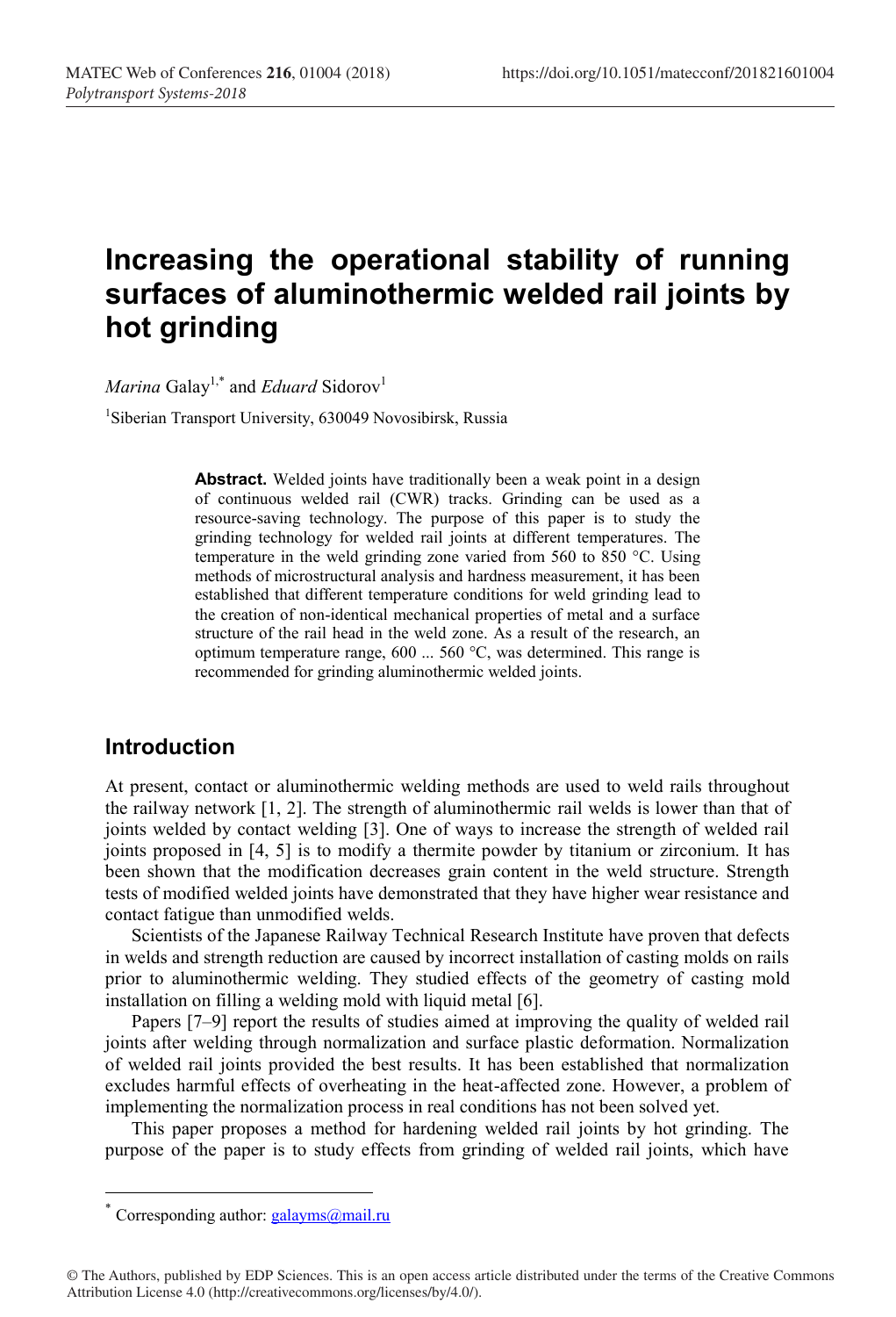different residual temperatures after aluminothermic welding, on hardness and roughness. It should be noted that aluminothermic welded joints are now ground in two stages: hot grinding (immediately after removing a casting mold and burring) and cold grinding (at a weld temperature of less than 100 °C). The regulatory documents that describe the welding process by aluminothermic method [10] do not specify the temperatures at which hot grinding should be carried out. Moreover, a review of literature sources has shown that there is insufficient information on hot grinding of materials [11].

In the context of the current trend towards increasing the length of continuous welded rail tracks all over the world, this study, aimed at improving the operational stability of welded joints, is relevant.

#### **Materials and research methods**

12 samples were prepared for the study. Samples were produced by aluminothermic welding of 0.25-meter long rails. Rails and a welding thermite consisting of powdered metal aluminum and scales were used as initial welding materials [10].

After the end of the welding process, the samples were burred with hydraulic shears. Then the samples were ground at a different residual post-weld temperature of the weld metal, which varied from 850 to 560 °C. The temperature range 850  $\ldots$  560 ° C was selected experimentally. A value of 850 °C, which was recorded immediately after burring, was taken as the maximum post-weld temperature of the welded joint. 560 °C was taken as a lower limit of the temperature range since phase transitions had completed at this temperature. The metal temperature in the weld zone was measured by non-contact method using a Mastech MS6550A digital pyrometer. Samples were ground with an SShG-1 hydraulic grinding machine manufactured by SNAGA at a speed of 3,000 rpm and a cutting depth of 0.2 mm.

To measure the hardness and roughness of running surfaces of a rail weld, templates were cut using a UE-350 SA semi-automatic horizontal band saw machine. The hardness was measured with a HBRV-187.5 multi-purpose hardness tester by Rockwell method described in [12]. An indentation scheme for hardness measurement is shown in Figure 1. The surface roughness was measured with a MarSurf PS1 roughness measuring instrument in accordance with the procedure described in [13]. Microstructural studies were performed using a Carl Zeiss EVO50 microscope.



**Fig. 1.** Scheme of hardness test for welded rail joints.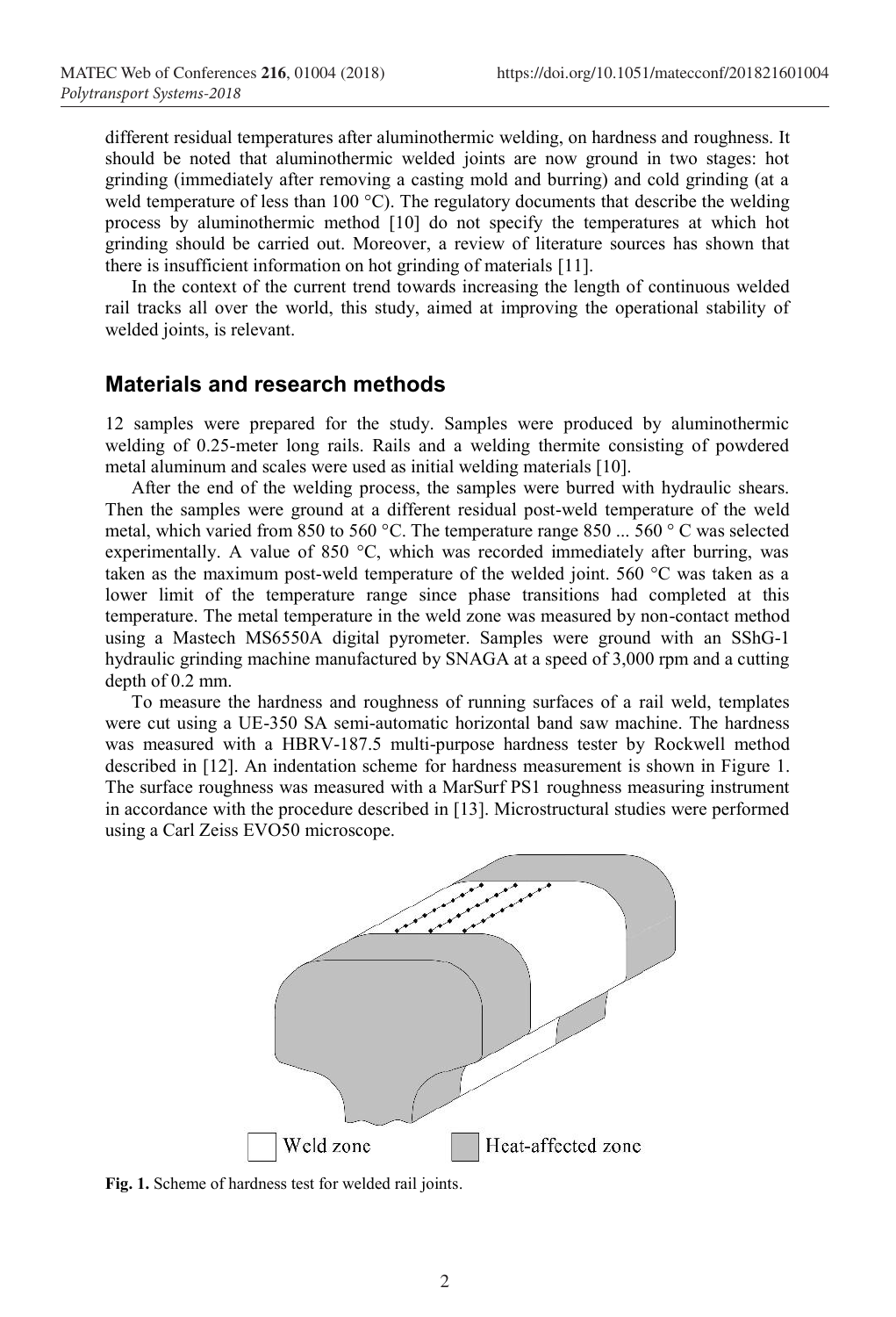### **Experimental data and results**

Figure 2 shows hardness test results for the samples ground at different residual post-weld temperature of the rail. It should be noted that hardness values of the samples are in a wide range of 24 to 35 HRC.



**Fig. 2.** Weld hardness distribution on the running surface of the rail head after grinding at different residual post-weld temperatures.

The maximum increase in the hardness up to 34…36 HRC is observed when a welded joint is ground at a temperature range of 600 to 560  $^{\circ}$ C. Since the pearlite structure deforms in this temperature range, work hardening is observed [14]. Grinding of welded rail joints in a temperature range of  $850...750^{\circ}$  leads to the effect of high-temperature thermomechanical treatment, which is accompanied by deformation of austenite. However, the deformation of austenite does not persist due to dynamic recrystallization, which results in softening [15]. Therefore, when welded joints are ground in a temperature range 850…750 $^{\circ}$ C, the hardness decreases to 24…26 HRC. Grinding of welded joints with a temperature of 800 $^{\circ}$ C to 630  $^{\circ}$ C, leads to an increase to 4...6 HRC as compared to grinding in a temperature range  $850...750$  °C. A significant increase in the hardness seems to be due to the fact that the deformation is already taking place in the pearlite transformation zone, while the intensity of the dynamic recrystallization process is decreasing.

The microstructure of a weld that has not been mechanically treated during cooling is a cast structure of acicular low-carbon sorbite with ferrite in interdendritic layers (Fig. 3, a). The metal of welds exposed to hot grinding has a different structure (Fig. 3, b–e). Grinding in a temperature range of 850 ... 750 °C led to austenite deformation and, therefore, to the formation of a dispersed sorbitic structure. The exposure of the metal to lower temperatures in a range of 800  $\ldots$  700 °C was accompanied by deformation of austenite during its decomposition and the formation of an inhomogeneous microstructure with reduced hardness. Grinding in a temperature range of 700 ... 630 °C led to the formation of an inhomogeneous structure with globular pearlite sections and an increase in hardness as a result of the prevailing hardening process. The weld ground in a temperature range 600 ... 560 °C has a ferrite-perlite microstructure with grains stretched through deformation, which is confirmed by work hardening.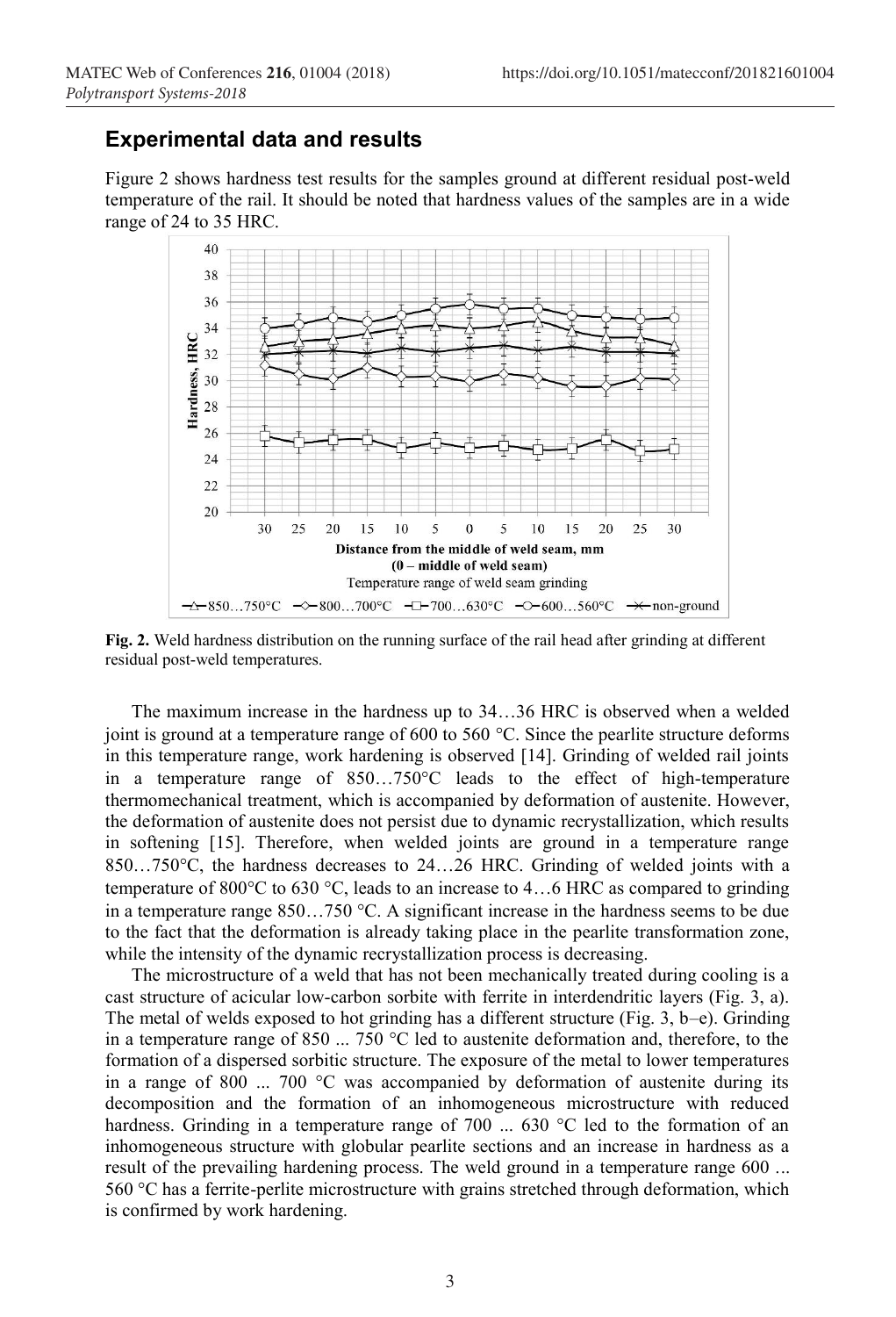*Polytransport Systems-2018*



**Fig.** 3. Microstructure of an aluminothermic rail weld: a – without machining; b – after grinding in a temperature range of 850...750 °C; c – after grinding in a temperature range of 800 ... 700 °C; d – after grinding in a range of 700 ... 630 °C; e – after grinding in the range of 600 ... 560 °C.

Effects from grinding of welded rail joints, which have different residual post-weld temperatures, on the surface roughness are presented in Figure 4.



**Fig. 4.** Weld roughness distribution after grinding at different residual post-weld temperatures.

It can be seen from the graph that roughness values decrease with a decrease in the postweld temperature of the weld. For example, when a welded joint with a residual post-weld temperature of  $850...750^{\circ}$ C is ground, the roughness varies from 2.3 to 2.6 µm. When a welded joint with a residual post-weld temperature of  $600...560^{\circ}$ C is ground, the roughness is equal to  $0.6...0.8$  μm. This is explained by the fact that in a range of  $850...750$  °C, much heat is concentrated in the cutting zone, which leads to significant softening of the metal in the surface layer and increase in the roughness. At grinding temperatures of  $600...560^{\circ}$ C, the thermal exposure decreases and the surface is deformed to a lesser extent.

#### **Conclusion**

As a result of completed studies, the authors developed a method to harden running surfaces of welded rail joints by grinding the material of the joint zone in hot condition. A